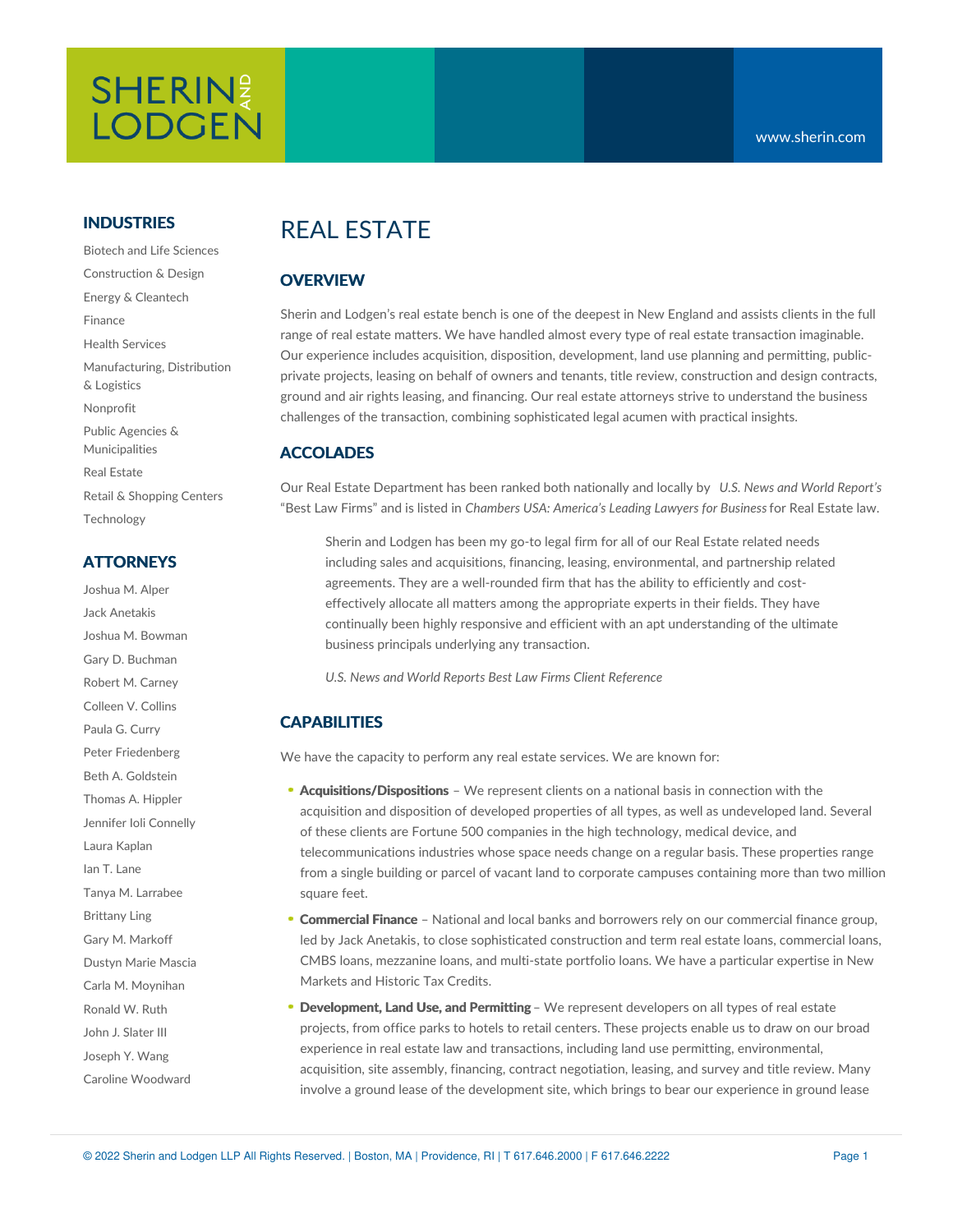

negotiations and ground lease financing as well.

- **[Hospitality](https://www.sherin.com/practice-areas/hospitality/)** Led by Joshua M. [Bowman](https://www.sherin.com/attorneys/joshua-m-bowman/), the firm represents developers, owners, investors, operators, and franchisees in hospitality matters, including hotel management agreements, joint ventures, hotel acquisition and sales, liquor licenses, and hotel development. Our lodging experience includes both branded and unbranded hotels and spans all chain scales and most brands.
- **[Leasing](https://www.sherin.com/practice-areas/real-estate/leasing/)** We represent developers, landlords, property managers, commercial entities, and retail tenants in negotiating and drafting leases including ground leases, pad leases, office, retail, laboratory, research and development, and renewable energy leases. Several of our attorneys, including partners Gary D. [Buchman](https://www.sherin.com/attorneys/gary-d-buchman/), Robert M. [Carney](https://www.sherin.com/attorneys/robert-m-carney/), [Matthew](https://www.sherin.com/attorneys/matthew-s-cote/) S. Cote, Peter [Friedenberg](https://www.sherin.com/attorneys/peter-friedenberg/), Beth A. [Goldstein](https://www.sherin.com/attorneys/beth-a-goldstein/), and [Jennifer](https://www.sherin.com/attorneys/jennifer-l-ioli/) L. Ioli, have authored chapters in "Lease Drafting in Massachusetts", highlighting the firm's presence as a true thought leader in commercial real estate leasing.
- **Real Estate [Disputes/Litigation](https://www.sherin.com/practice-areas/litigation/real-estate-litigation/)** -We are able to assist clients when litigation needs arise. Sander Rikleen leads the firm's Real Estate Litigation practice. The group is widely regarded for land use and zoning disputes and has been involved in numerous Land Court and Superior Court actions involving zoning, trespass, rights of first refusal, easements, and title matters.
- **[Renewable](https://www.sherin.com/practice-areas/renewable-energy/) Energy (solar, wind, hydro and storage)** Led by partner Beth A. [Goldstein](https://www.sherin.com/attorneys/beth-a-goldstein/), we are the "go-to" firm for renewable energy and represent banks, developers, investors, and land owners in these projects, including assisting with federal, state, and local solar incentive programs, and construction and permanent financing.
- **[Retail/Shopping](https://www.sherin.com/industries/retail-shopping-centers/) Centers** For over 70 years, we have served as principal outside counsel to Ahold Delhaize with over 2000 locations across the Northeast and Mid-Atlantic. They are known as one of the largest and most creative retail real estate developers in the U.S.

#### **CLIENTS**

#### **Our real estate clients include:**

- $Banks$
- **Developers**
- Investors
- Landlords
- Property managers
- Public agencies and municipalities
- Tenants

#### **REPRESENTATIVE CLIENTS**

- **BlueHub Capital**
- **Boston Private Bank & Trust Company**
- Cambridge Savings Bank
- CEA Group, Inc.